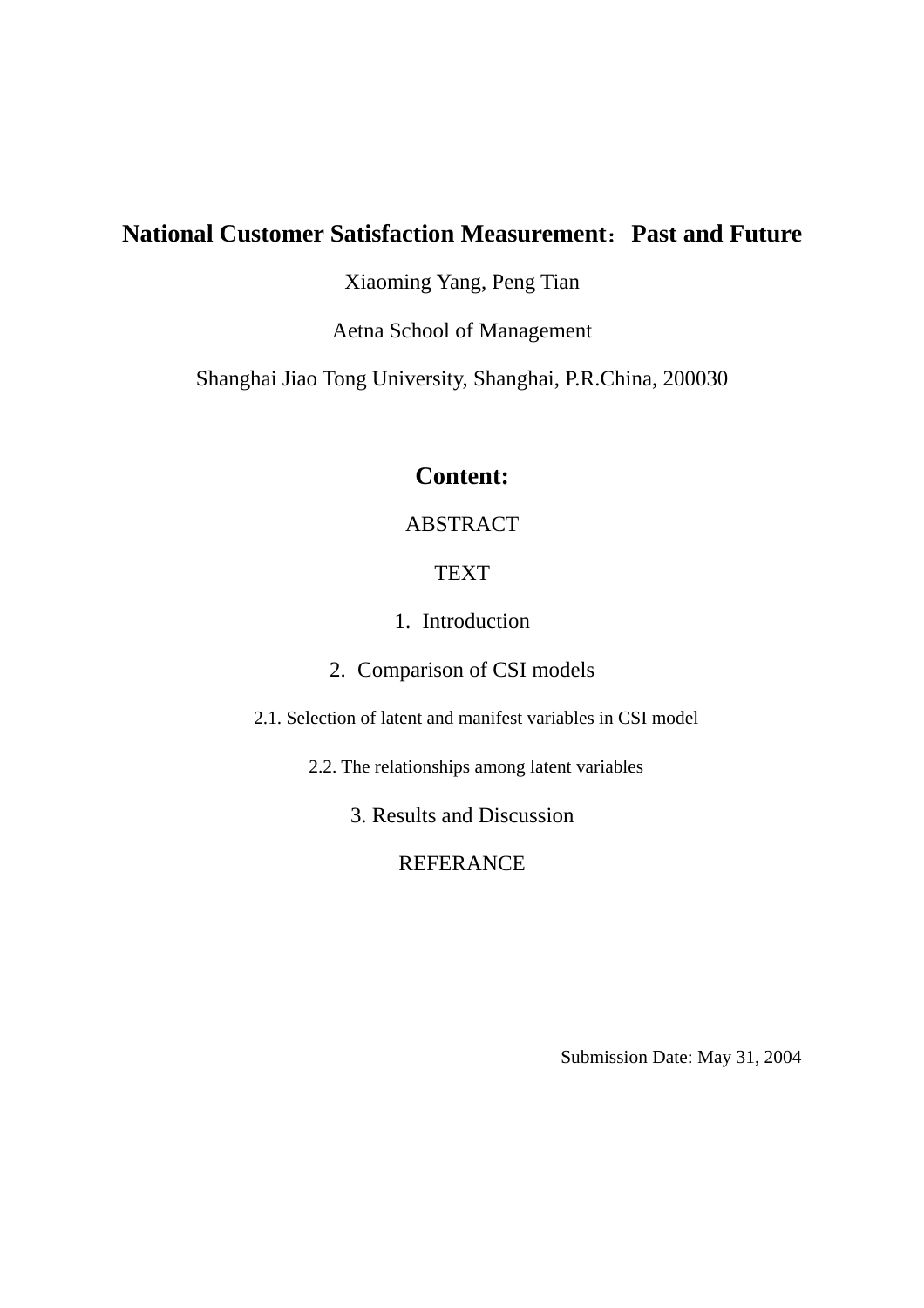## **ABSTRACT**

Customer satisfaction and retention are key issues for organizations in today's competitive market place. As such, much research has been focused on developing accurate ways of assessing consumer satisfaction. Now, Customer Satisfaction Index (CSI) has been proved a good instrument for measuring all level of customer satisfaction. In this paper, four influential national CSIs are compared from two perspectives – the latent and manifest variables in CSI models, the relationships among latent variables. Some valuable results are obtained and they will be instructive to establish future Chinese CSI.

**Key words:** national CSI, latent variables, manifest variables, relationships

### **TEXT**

#### **1. Introduction**

Since 1970s, researchers of consumer behavior and marketing in developed countries have begun to make comprehensive studies on customer satisfaction (e.g. Oliver (1977), Churchill and Suprenant (1982), Olshavsky (1993)). In 1989, Fornell and his colleagues in Michigan University helped Sweden build the first nation-level measurement system of customer satisfaction - Swedish Customer Satisfaction Barometer (SCSB) (Fornell, 1992). Later in 1994, American Customer Satisfaction Index (ACSI) was launched (Fornell, 1996). In ACSI model (Figure 1), customer expectation, perception of quality, perceived value were introduced as the antecedents of customer satisfaction and customer loyalty and customer complaint as consequences.

In the middle of 1990s, CSI was gradually recognized by governments and companies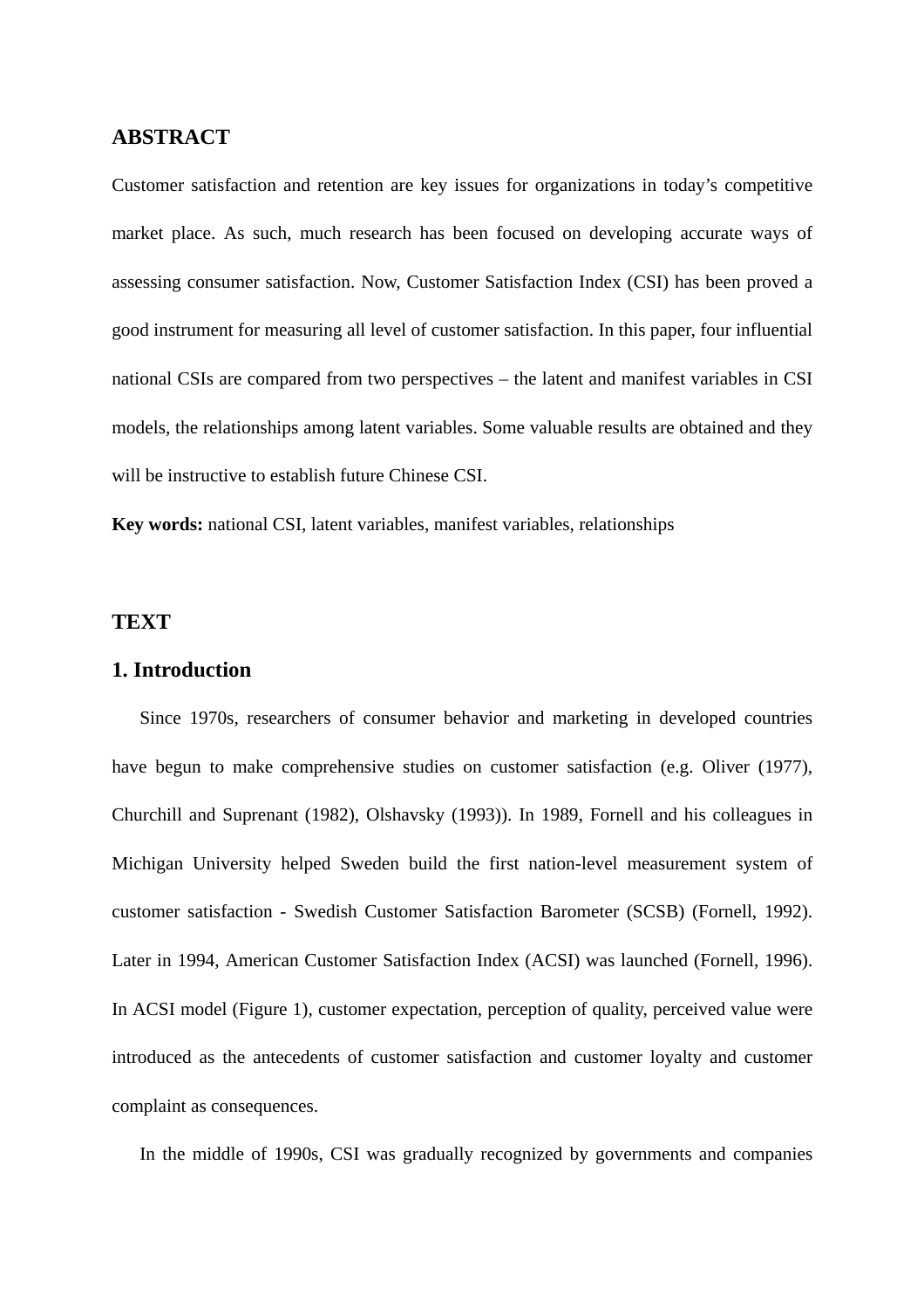worldwide as a good instrument to gauge a nation's or company's output quality. Till now, nation-level CSIs have Swedish Customer Satisfaction Barometer (SCSB), American Customer Satisfaction Index (ACSI), German Barometer, Norwegian Customer Satisfaction Barometer (NCSB), Swiss Index of Customer satisfaction (SWICS), Korean Customer Satisfaction Index (KCSI), Malaysian Customer Satisfaction Index(MCSI). In addition, Brazil, Argentina, Mexico, Canada, Australia, Hong Kong and some regions like Taiwan, are striving to build their own CSI systems.



**Figure 1. The measurement model for American Customer Satisfaction Index** 

Although these CSIs are fundamentally similar in measurement model (i.e. causal model), they have some obvious distinctions in model's structure and variable's selection so that their results cannot be compared with each other. On the other hand, for nations who are attempting to construct their own CSIs, only to take full advantages of other nations' CSI experiences can they establish the CSIs which are suited for their nation's characters. Therefore, a comparison and analysis of the differences among these existed CSIs seems to be indispensable and valuable.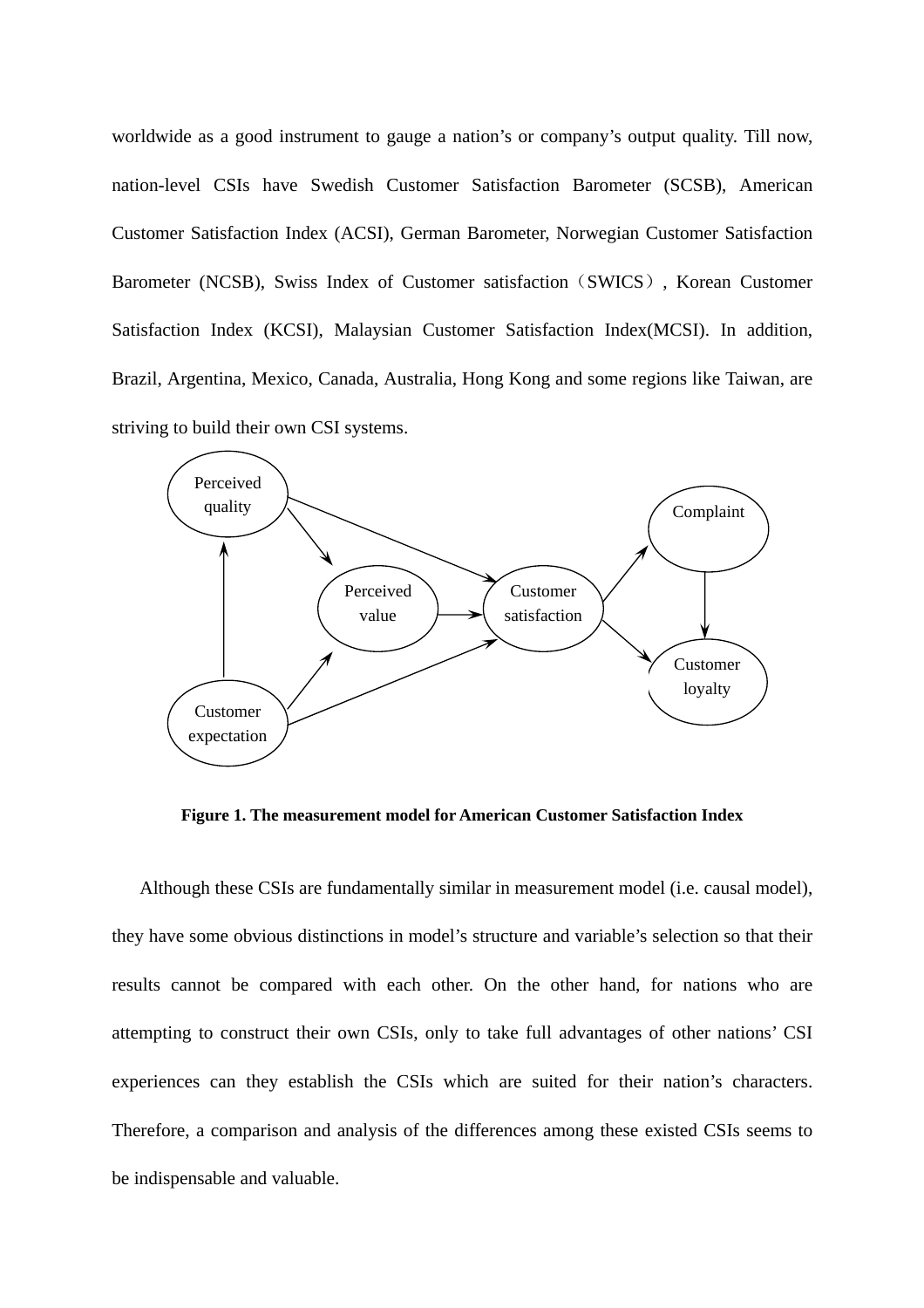In this study, four typical CSIs —— ACSI, ECSI, NCSB and SWICS are selected for comparison as they are the most sophisticated and influential CSI systems. We compare them chiefly from following perspectives:

(1) Variables selection of CSI model

(2) Relationships between different variables.

The differences between various CSIs are first presented in three tables and the possible reasons are then explained, and the theoretical direction of CSI research is indicated as an end.

## **2. Comparison of CSI measurement models**

## **2.1. Selection of latent and manifest variables in CSI model**

| Models       | Differences Compared with ACSI                      | <b>Note</b>           |
|--------------|-----------------------------------------------------|-----------------------|
| <b>ECSI</b>  | Distinguish service quality from product quality    | There may be slight   |
|              |                                                     | differences between   |
|              |                                                     | participating nations |
|              |                                                     | in ECSI               |
| <b>NCSB</b>  | Introduction of SERVQUAL to measure service         |                       |
|              | quality; Complaint handling replace<br>consumer     |                       |
|              | complaint; Introduction of corporate reputation;    |                       |
|              |                                                     |                       |
| <b>SWICS</b> | Introduction of<br>Customer<br>orientation; Replace |                       |
|              | customer complaint with customer dialogue,          |                       |
|              |                                                     |                       |
|              |                                                     |                       |

#### **Table 1 Comparison of latent variables in the reference of ACSI**

**Table 2 Comparison of manifest variables**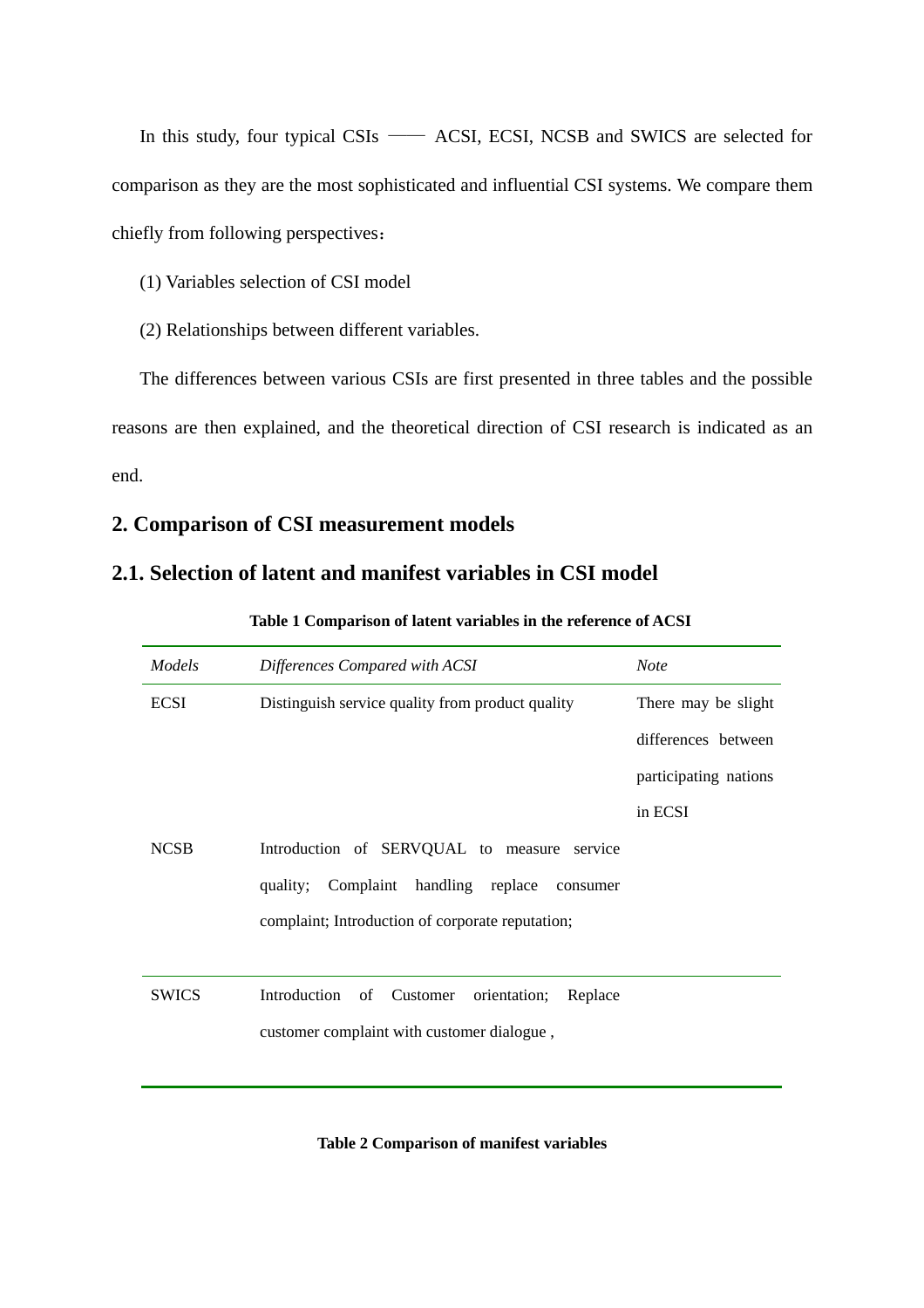| Models      | Expectation     | Perception of Company |                 | Customer          | Customer         |
|-------------|-----------------|-----------------------|-----------------|-------------------|------------------|
|             |                 | quality               | Image<br>or     | Satisfaction      | Loyalty          |
|             |                 |                       | Reputation.     |                   |                  |
|             | Overall         | Overall               |                 | Overall           | Repurchase       |
|             | expectation     | perception of         |                 | satisfaction      | behavior         |
|             |                 | quality               |                 |                   |                  |
| <b>ACSI</b> | Expectation     |                       | No this item    |                   |                  |
|             | for reliability | Perception of         |                 | Fulfillment<br>of | Tolerance<br>of  |
|             |                 | reliability           |                 | expectation       | price            |
|             | Expectation     |                       |                 |                   |                  |
|             | for feature     | Perception of         |                 | Comparison        |                  |
|             |                 | features              |                 | with ideal        |                  |
|             | Overall         | Overall               | Overall image   | Overall           | Repurchase       |
|             | expectation     | perception of         |                 | satisfaction      | intention        |
| <b>ECSI</b> |                 | quality               |                 |                   |                  |
|             | Interactive     |                       | <b>Business</b> |                   | Intention to buy |
|             | expectation     | Meet                  | practice        | Fulfillment<br>of | addition         |
|             |                 | requirements          |                 | expectation       |                  |
|             |                 |                       | Ethics          |                   | Intention<br>to  |
|             |                 | Compared              |                 |                   | recommend        |
|             |                 | with                  | Social          | Comparison        |                  |
|             |                 | competitors           | responsibility  | with ideal        |                  |
|             | No this item    | Tangible              | Overall image   | Overall           | Repurchase       |
|             |                 |                       |                 | satisfaction      | intention        |
|             |                 | Reliability           | of<br>Image     |                   |                  |
|             |                 |                       | branches        | Expectation       | Intention<br>to  |
| <b>NSCB</b> |                 | Responsive            |                 | disconfirmation   | recommend        |
|             |                 |                       | Image<br>in     |                   |                  |
|             |                 | Assurance             | friends' eyes   |                   |                  |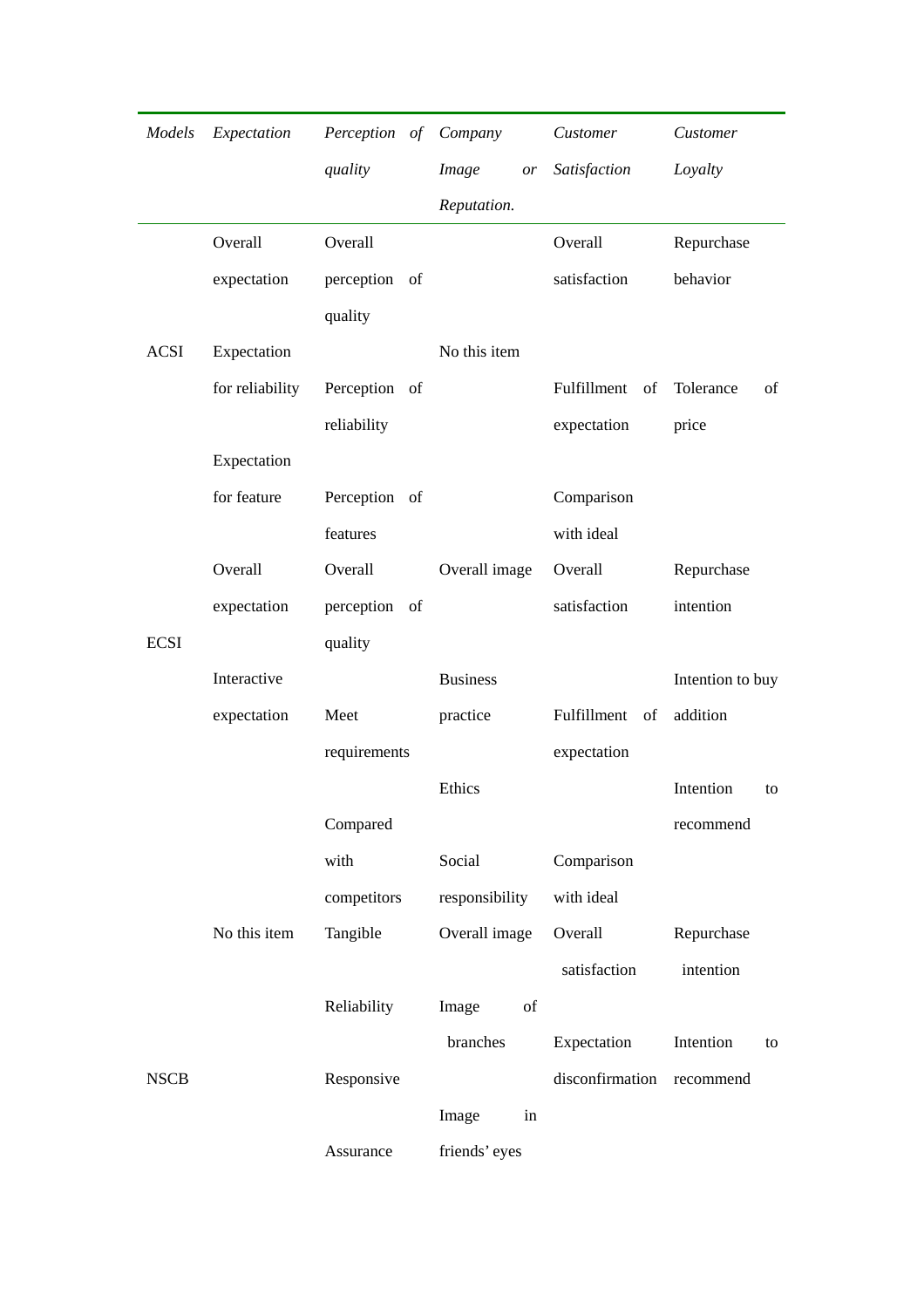

Table 1 and Table 2 reveal a trend of the evolution of CSI model, that is, results of latest researches on consumer behavior and mentality are successively introduced into CSI models. For instance, in SCSB, perceived quality and perceived value were merged as one variable – perceived value. Till ESCI (Kristensen, 2000), perceived quality was divided into two parts product quality (hardware) and service quality (software or human ware). In NCSB (Johnson, 2001), SERVQUAL instrument was introduced to evaluate quality. On the other hand, different CSIs measured the same latent variables with different manifest variables. For example, SCSB and ACSI gauge perceived quality with different manifest variables.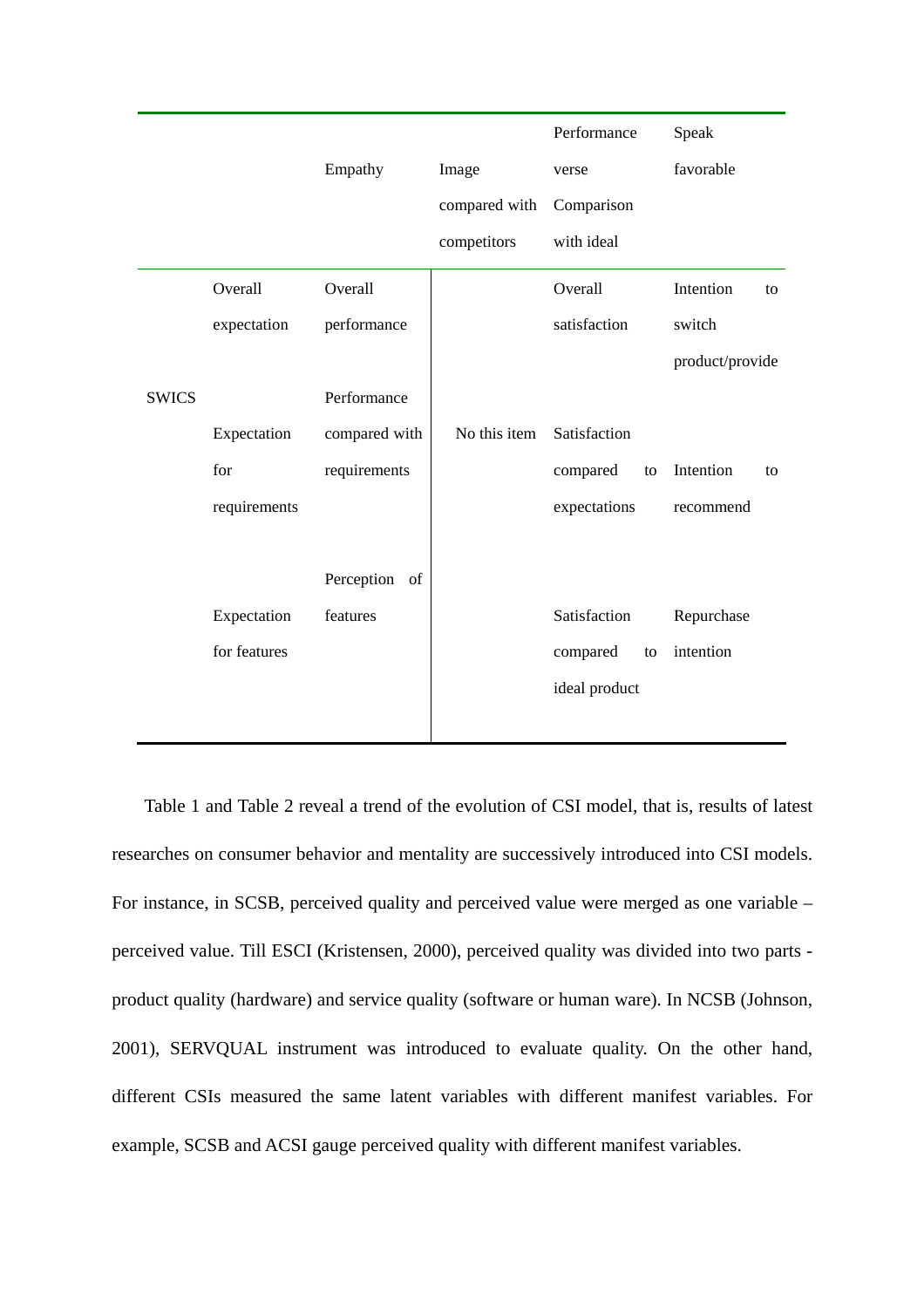In the selection of manifest variables, ACSI has introduced a new indictor for satisfaction since 1996, that is, consistency of information while ECSI, SWICS and NSCB has not directly included information in their models even though the effect of information, in part, was reflected in some of manifest variables.

Evidences of empirical studies have suggested that customer expectation exerts little influence to satisfaction in many circumstances. Thus, NCSB eliminated it from the model and replaced with corporate image.

Researchers found in customer satisfaction surveys that most respondents rarely complained even if they were unsatisfied with products or services, which resulted in large amounts of missing data on complaint. Yet, customers who have no complaints to products or services still likely pay great attention to others' complaint handling. Based on above reasons, NCSB replaced customer complaint with complaint handling.

Customer loyalty as the only consequence of satisfaction has been exalted to a striking position by managers and marketing researchers in recent years. Research fervor focuses on two areas: (1) the definition of customer loyalty; (2) the relationship between satisfaction and loyalty under different circumstances. Now, almost all the researchers accept that any attempts to define loyalty should consider behavior part and attitudinal part of loyalty, that is, customer loyalty is a synthesis of behavior and attitude. As for the relationship between satisfaction and loyalty, some researcher suggested perceived value not satisfaction does matter. In ACSI, customer loyalty was measured by post-purchase behavior; in ECSI, it was extended to include customer word-of-mouth; in NSCB, as it introduces customer relationship into CSI model, loyalty fully represented its behavioral and attitudinal meanings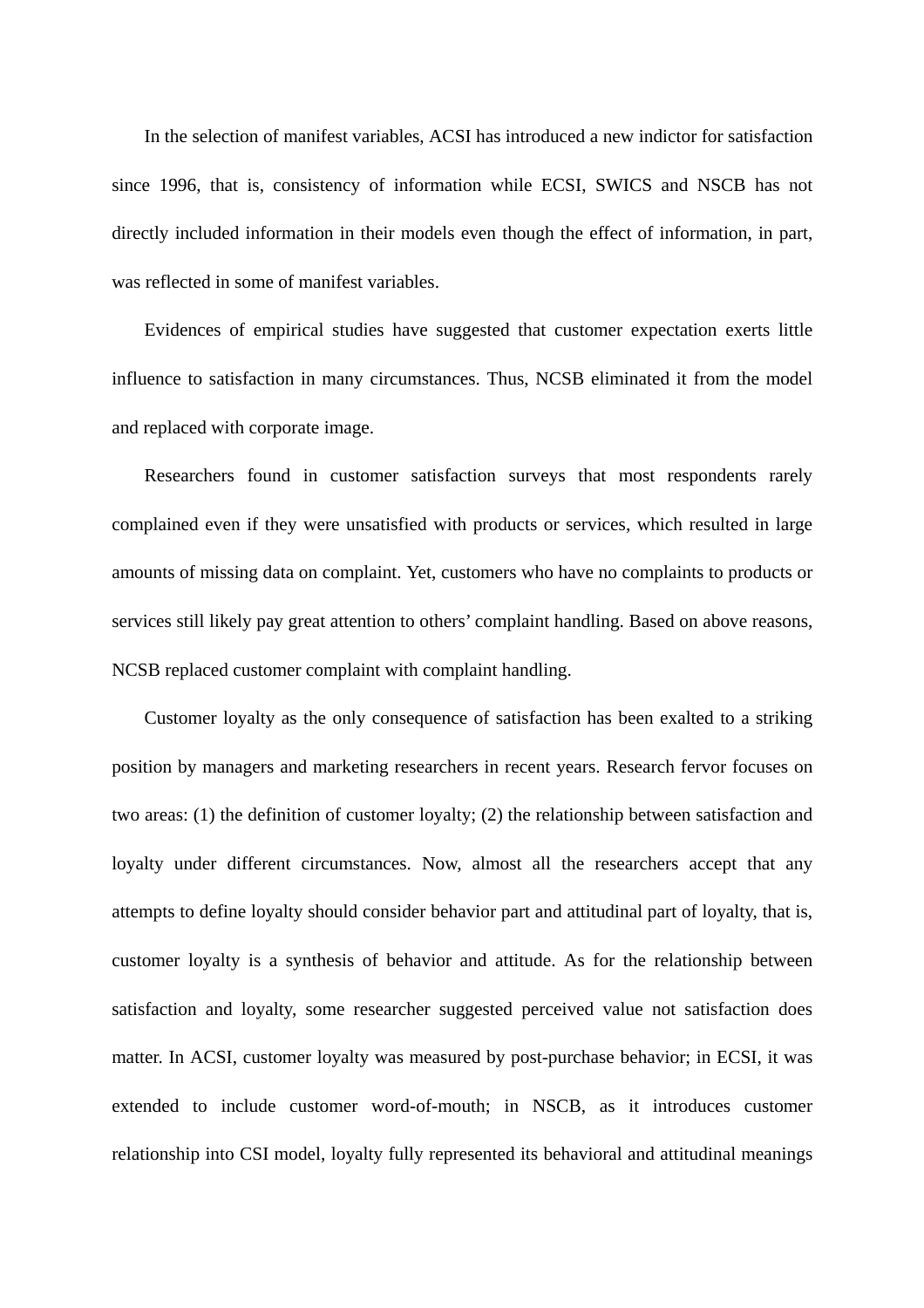at the same time.

To be noted, CSI model is structured by a series of latent and manifest variables and its credibility depends on variable selection and definition of relationships among variables. Thus, manifest variables have to reflect the multi-scale feature of the latent variables which they indicate. In the future, research will continue to focus on involving the possible factors into satisfaction model and discern their relations.

#### **2.2. The relationships among latent variables**

In the models of SCSB and ACSI, customer expectation was postulated having a positive influence to perceived value and quality. However, more and more evidences are showing that expectation has limited effect on other constructs in CSI models. Therefore, both ECSI and SWICS did not posit any relations between them.

Corporate image/reputation was first introduced into NSCB model as an independent latent variable. In initial experiments on ECSI, Corporate image was assumed having direct influences to customer expectation, satisfaction and loyalty. Later experiments in Denmark proved that image only impacted expectation and satisfaction and have no relationship with loyalty. In NSCB, however, corporate reputation was posited as origin from satisfaction and having a positive influence to loyalty. The disputations of the roles of corporate image/reputation in CSI model was stemmed from the different connotation of image or reputation.

In early attempts to build ECSI, image was defined as a variable which involve not only company overall image but products or brand awareness, thus "image" is readily connected with customer expectation and perception. For those good image brands, customer usually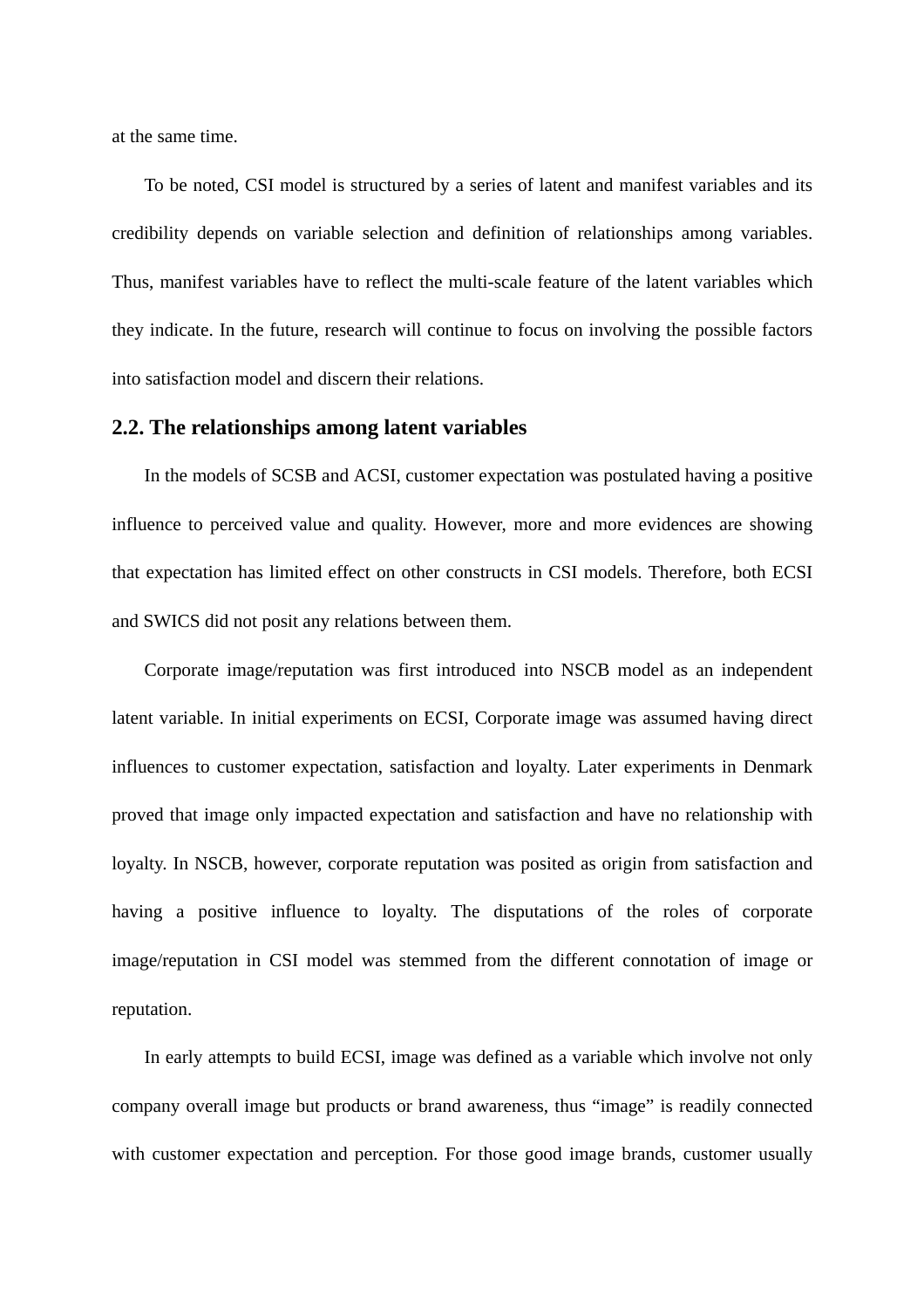has a higher pre-consumption expectation which in turn induce a higher perception. In the perfecting process of ECSI, image was replaced by company's reputation. Reputation is determined by the performance of company in the whole society not merely in market, that is, reputation is not only related to finial reports, but more important, is evaluated by the role they play in society including its ethics and values. Another notable phenomenon in the ECSI is that European nations have different opinions on the relationships among constructs though they have very similar models.

 As a result, these four CSI models have different exogenous and endogenous variables as showed in Table 3.

| Model        | Exogenous variables                                                                           | Endogenous variables                                                                                                           |  |
|--------------|-----------------------------------------------------------------------------------------------|--------------------------------------------------------------------------------------------------------------------------------|--|
| <b>ACSI</b>  | Customer expectation                                                                          | Perceived<br>quality,<br>perceived<br>value,<br>satisfaction,<br>customer<br>complaint, customer loyalty                       |  |
| <b>ECSI</b>  | Corporate<br>quality, perceived service quality                                               | image, perceived product Customer expectation, perceived<br>value,<br>customer<br>satisfaction,<br>complaint, customer loyalty |  |
| <b>NCSB</b>  | Five<br>quality drivers<br>$\overline{\phantom{m}}$<br>Reliability,<br>Responsive,<br>Empathy | Tangible, Customer satisfaction, company<br>Assurance, reputation, customer loyalty                                            |  |
| <b>SWICS</b> | Expectation,<br>Performance,<br>Customer<br>orientation                                       | Customer<br>value,<br>customer<br>satisfaction, customer dialogue,<br>customer loyalty                                         |  |

**Table 3. Comparison of exogenous variables and endogenous variables**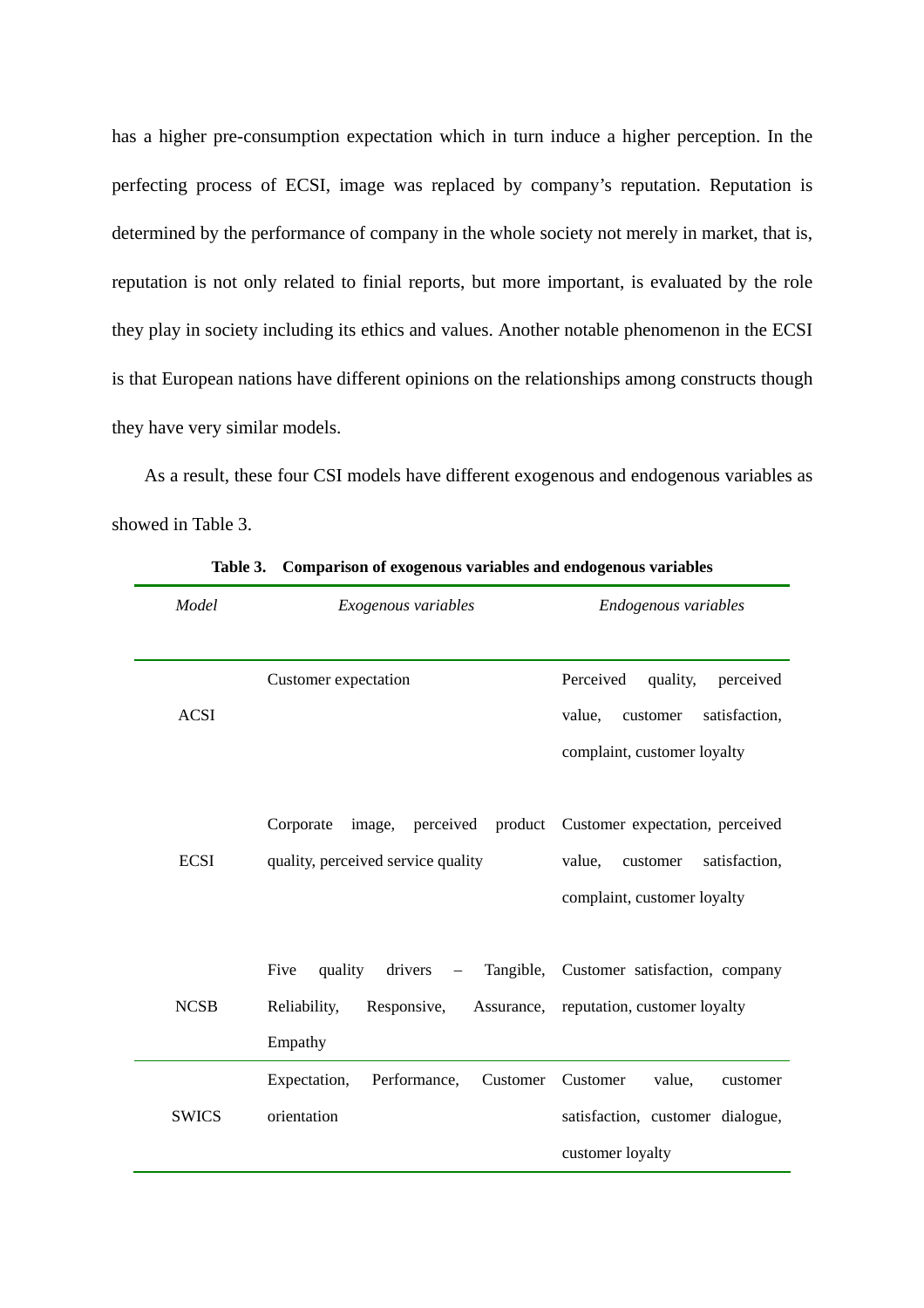### **3. Results and Discussion**

Through above comparisons, following results could be obtained.

Customer expectation as a pivot exogenous latent variable has different influences to other constructs in CSI models. This influence is largely determined by the categories the measured products or services belong to. For some products such as fast consumption commodity, the influence of expectation is so weak as to be omitted. Thus, search of substitutes of expectation will be crucial to build a more precise and comparable CSI model.

In the era of service-domained economy, service quality plays a greater role in customer post-consumption evaluation. Future research will continue to concentrate on distinguishing service quality from product quality and how to measure it.

With the advent of e-commerce, customer behavior in virtual Internet settings shows some new characteristics. How to discern these changes and introduce them into future models will be a hot topic of future research.

### **REFERANCE**

- 1. Anne Martensen, Lars Gronholdt, Kai Kristensen (2000), The drivers of customer satisfaction and loyalty: cross-industry findings from Denmark. Total Quality Management, Vol.11, 23-32
- 2. Claes Fornell (1992) A National Customer Satisfaction Barometer: The Swedish Experience. Journal of Marketing,Vol.56, Jane, 435-451
- 3. Claes Fornall, [Michael D. Johnson,](http://global.umi.com/pqdweb?RQT=305&SQ=AUTHOR(Michael%20D%20Johnson)&SMR=1&SAid=0&SAName=sa_menu&JSEnabled=1&TS=1050726878) Eugene W. Anderson, Jaesung Cha, & Barbara Everitt Bryant (1996), The American Customer Satisfaction Index: nature, purpose, and findings.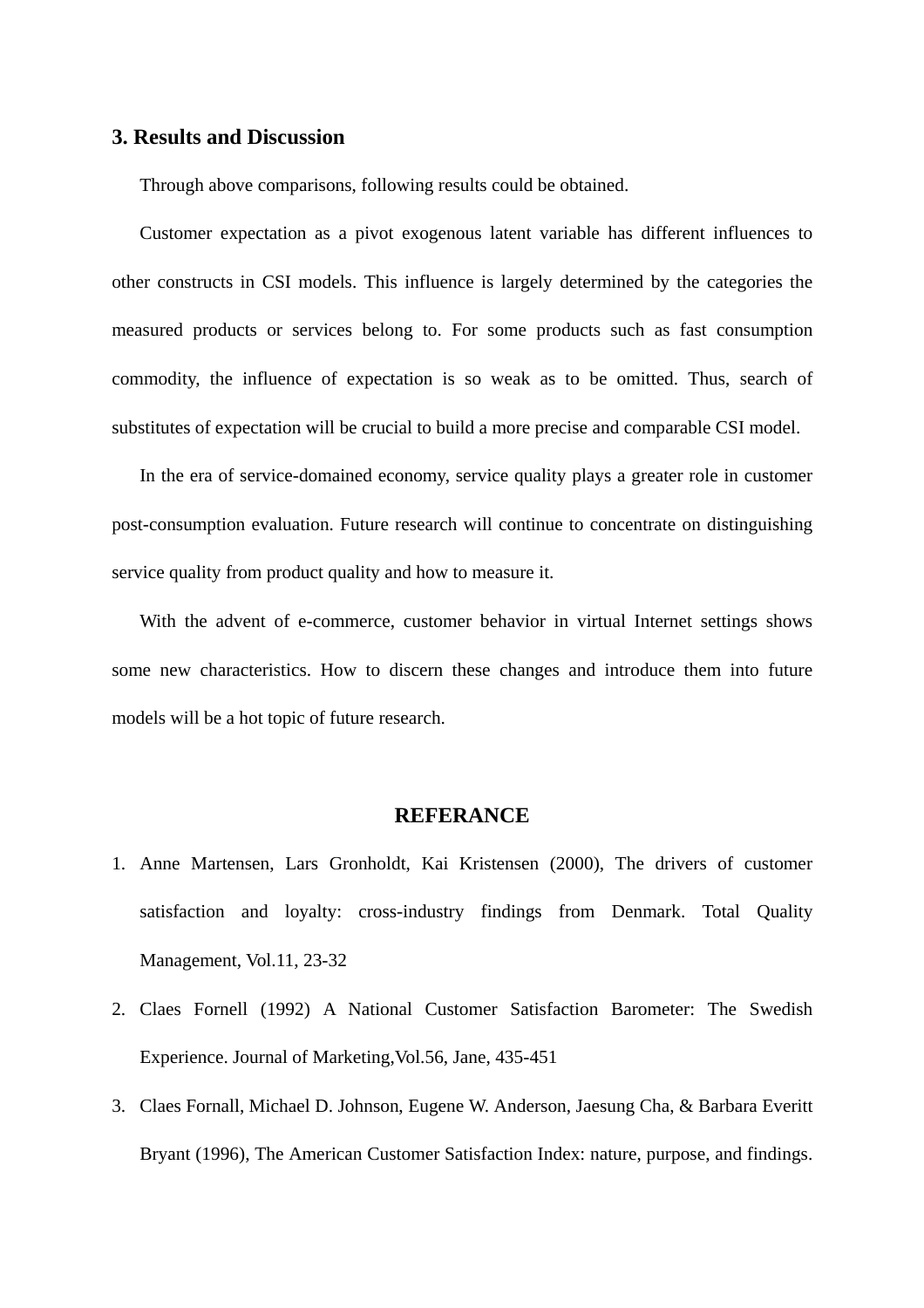Journal of Marketing, Vol.60, Oct., 124-134

- 4. Christina O'Loughlin, Germà Coenders (2001) Application of the European Customer Satisfaction Index to Postal Services. Structural Equation Models versus Partial Least Squares. Working paper.
- 5. Jan A. Eklof, Anders H. Westlund (2002), The pan-European customer satisfaction index program - current work and the ahead. Total Quality Management, Vol.13, 564-576
- 6. Kai Kristensen, Anne Martensen, Lars Gronholdt (2000), Customer satisfaction measurement at post Denmark: results of application of the European Customer Satisfaction Index methodology. Total Quality Management, Vol.11, Sep., 34-46
- 7. Lars Gronholdt, Anne Martensen, Kai Kristensen (2000), The relationship between customer satisfaction and loyalty: cross-industry differences. Total Quality Management,Vol.11, NO.4,89-99
- 8. [Michael D Johnson](http://global.umi.com/pqdweb?RQT=305&SQ=AUTHOR(Michael%20D%20Johnson)&SMR=1&SAid=0&SAName=sa_menu&JSEnabled=1&TS=1050726878), [Anders Gustafsson](http://global.umi.com/pqdweb?RQT=305&SQ=AUTHOR(Anders%20Gustafsson)&SMR=1&SAid=0&SAName=sa_menu&JSEnabled=1&TS=1050726878), [Tor Wallin Andreassen](http://global.umi.com/pqdweb?RQT=305&SQ=AUTHOR(Tor%20Wallin%20Andreassen)&SMR=1&SAid=0&SAName=sa_menu&JSEnabled=1&TS=1050726878), [Line Lervik](http://global.umi.com/pqdweb?RQT=305&SQ=AUTHOR(Line%20Lervik)&SMR=1&SAid=0&SAName=sa_menu&JSEnabled=1&TS=1050726878) & [Jaesung](http://global.umi.com/pqdweb?RQT=305&SQ=AUTHOR(Jaesung%20Cha)&SMR=1&SAid=0&SAName=sa_menu&JSEnabled=1&TS=1050726878)  [Cha](http://global.umi.com/pqdweb?RQT=305&SQ=AUTHOR(Jaesung%20Cha)&SMR=1&SAid=0&SAName=sa_menu&JSEnabled=1&TS=1050726878) (2001), The evolution and future of national customer satisfaction index models. Journal of Economic Psychology, Vol.22, Apr., 67-89
- 9. [Michael D Johnson,](http://global.umi.com/pqdweb?RQT=305&SQ=AUTHOR(Michael%20D%20Johnson)&SMR=1&SAid=0&SAName=sa_menu&JSEnabled=1&TS=1050726878) Andreas Herrmann (2002), Comparing customer satisfaction across industries and countries. Journal of Economic Psychology, Vol.23, 234-251
- 10. [Michael D Johnson,](http://global.umi.com/pqdweb?RQT=305&SQ=AUTHOR(Michael%20D%20Johnson)&SMR=1&SAid=0&SAName=sa_menu&JSEnabled=1&TS=1050726878) Claes Fornall (1991), A framework for comparing customer satisfaction across individuals and product categories. Journal of Economic Psychology, Vol.12, June, 45-56
- 11. Sharifah Latifah Syed A. Kadir, Mokhtar Abdullah & Arawati Agus (2000), On service improvement capacity index: a case study of the public service sector in Malaysia. Total